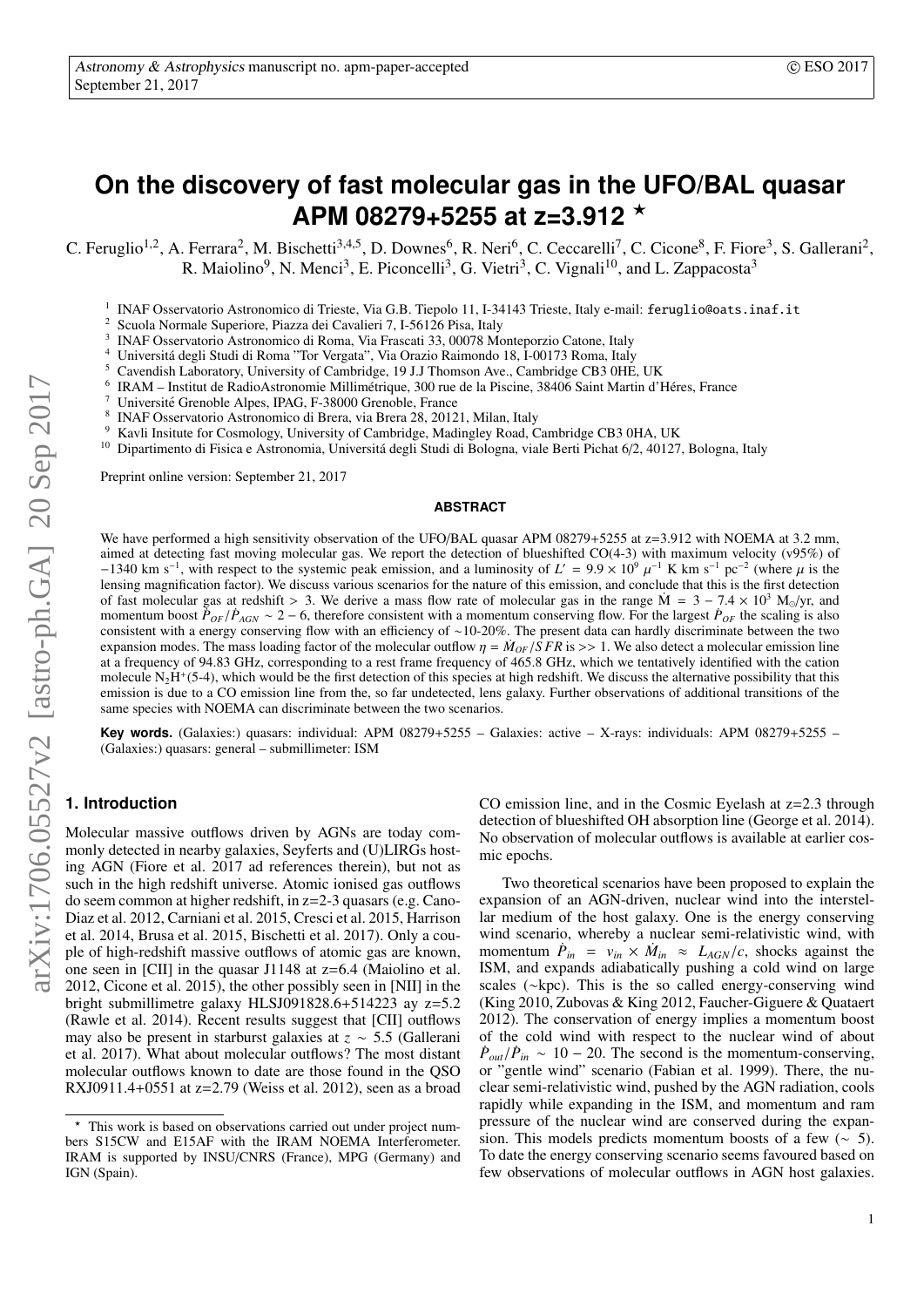Indeed, the only two cases where it was possible to measure both wind phases in the same galaxy, i.e. the nuclear semi-relativistic and the cold extended outflow (in Mrk 231 and IRAS F11119, Feruglio et al. 2015, Tombesi et al. 2015) measure momentum boosts of about 20. In addition, most molecular outflows in AGN host galaxies, which are mainly measured in nearby galaxies, show momentum boosts (measured in these cases by assuming  $\dot{P}_{in} = L_{AGN}/c$ , exceeding 10 (Fiore et al. 2017). Conversely, ealaxy-wide ionised winds (traced mainly by [OIIII) are often galaxy-wide ionised winds (traced mainly by [OIII]) are often momentum-conserving (Fiore et al. 2017). More measurements are required to explore the momentum boost parameter space and assess the prevalence and relative importance of the two main wind physical models described above.

To this aim, we undertook an observational campaign to explore whether a molecular wind is present in the broad absorption line (BAL) quasar APM 08279+5255, located at z=3.912, and to constrain its properties and energetics. We indeed consider this source as the next target, after Mrk 231 and IRAS F11119, to progress in our understanding of the lunching mechanisms of large scale winds, for several reasons. First, this BAL quasar is known for its strong and persistent semi-relativistic nuclear wind, observed with *XMM-Newton* and *Chandra* at several epochs (Saez & Chartas 2011 and references therein). The highly ionised, ultra-fast nuclear outflow (UFO) is seen in absorption in the X-ray spectra, with a velocity of <sup>∼</sup> <sup>0</sup>.3*c*, and an outflow rate of a few tens solar masses per year. The quasar shows also a BAL system with velocity approximately −2500 km s<sup>−</sup><sup>1</sup> as seen in [CIV] absorption at UV wavelengths (Irwin et al. 1998, Saturni et al. 2016). Second, measurements of several CO rotational transitions from the quasar host galaxy are available (Downes et al. 1999, Lewis et al. 2002, , Weiss et al. 2007, Riechers et al. 2009, 2010), together with other atomic and molecular ones (Wagg et al. 2005, 2006, Garcia-Burillo et al. 2006). Third, the emission is gravitationally magnified by factors ranging from a few to 100, depending on the adopted gravitational lens model, and observing frequency, which is an advantage for detecting broad, low surface brightness CO components with NOEMA. This, however, introduces also uncertainties due to the limited knowledge of the lensing model. Two main scenarios emerge from the high angular resolution studies performed from UV to cm wavelengths. The first is the high-magnification scenario, which considers that the source is split into three images and has a large, but variable magnification factor as a function of the physical scales probed at the different observing frequencies, ranging from ∼ 100 in the nuclear regions (few to a few tens pc), to  $\sim$  20 at scales of ~500 pc (Egami et al. 2000, Lewis et al. 2002, Krips et al. 2007, Oya et al. 2013). In addition, the variations detected in the NIR flux ratio of the source images imply that a microlensing event could have occurred during the last decade (Oya et al. 2013). The second scenario proposes a 3-image lens model with moderate magnification factor (about 4 at all wavelengths) and a molecular disk seen close to faceon (Riechers et al. 2009). The lensing galaxy has never been identified, preventing us from discriminating between these two competing scenarios.

In this paper we report about the most sensitive observation of molecular gas in APM 08279+5255 by using NOEMA. Section 2 describes observations. Section 3 discusses the detection of spectral features. In Section 4 we provide a discussion. Conclusions and future perspectives are presented in Section 5. Throughout the paper we adopt a Λ-dominated cosmology:  $H_0 = 70 \text{ km s}^{-1} \text{ Mpc}^{-1}, \Omega_\Lambda = 0.\overline{7}, \text{ and } \Omega_m = 0.3.$ 

## **2. NOEMA observations**

The observations were designed to target the CO(4-3) emission line at a redshifted frequency of 93.856 GHz, and carried out under project number S15CW with the compact (D) 6 and 7 antenna array configurations of NOEMA. Additional data were acquired under DDT project E15AF between April 5 and May 25, 2016, using both the B and the D array configuration with 7 antennas.

The data covers the spectral range from 454.85 to 472.53 GHz rest frame frequency. The quasar 0749+540 (0.4 Jy) was used as amplitude/phase calibrator. Absolute flux calibration is based on the MWC349 (1.12 Jy) and LKH $\alpha$  (0.24 Jy), whose fluxes are know with about 5% accuracy at this frequency. The relative flux calibration between the different observations is better than 2%.

The on source time is 33.4 hours (7-antenna equivalent time), after calibration, flagging of visibilities, and merging of all data. The achieved r.ms. noise is 96  $\mu$ Jy/beam in 40 MHz channels (corresponding to 127.7 km s<sup>-1</sup>), and 10  $\mu$ Jy/beam in the contin-<br>uum on the full 3600 MHz bandwidth, which makes it the most uum on the full 3600 MHz bandwidth, which makes it the most sensitive observation of APM08279+5255 at mm wavelengths. Natural weighting and a simple cleaning algorithm (*hogbom*) were used to image the combined data set, in order to minimise secondary lobes. The resulting synthesised beam is  $4.0 \times 3.6$  arcsec, PA 49 deg.

# **3. Results**

#### 3.1. Continuum emission

The observed frame  $3.2$  mm continuum (i.e.  $650 \mu m$  rest frame) was estimated by averaging the visibilities in spectral windows. We tested different spectral windows in ranges free of lines with consistent results. A point source fit to the visibilities averaged over all spectral windows gives a continuum flux density of  $1.1 \pm$ <sup>0</sup>.02 mJy. Considering an additional systematic uncertainty of  $~\sim 5\%$ , it is in agreement with previous measurements (Downes et al. 1999, Weiss et al. 2007). The rest frame  $650 \mu m$  continuum emission is spatially unresolved (Table [1,](#page-3-0) Figure 1 where the synthesized beam is shown in the inset). In particular we do not resolve the two images (North-East, NE, and South-West, SW) of the continuum found by Krips et al. (2007) using the SMA (which are separated by about 0.3").

# <span id="page-1-0"></span>3.2. CO(4-3) emission line

Figure 2 shows the spectrum of the CO(4-3) spectral region. To obtain this spectrum, we first subtracted the continuum, and then made a broad-band line map integrated over the velocity range −1340 to +670 km s<sup>−</sup><sup>1</sup> , with respect to the CO emission peak at 93.856 GHz, corresponding to a redshift of z=3.912, consistent with previous PdBI CO and HCN observations (Weiss et al. 2007). On this broad-band line map, we traced a polygon at the location of the  $2\sigma$  contour around the velocity-integrated line source. We then returned to the individual channel maps, and spatially integrated each spectral channel over this same polygon. The spectrum shows the result of the spatial integration for each spectral channel. On the blue side of CO(4-3) we detect emission out to velocities exceeding  $-1000 \text{ km s}^{-1}$  with respect to the CO peak (Fig. 2 and 3). The spectrum shows some positive residuals in the continuum in the bluest part of the spectrum, at frequency  $\sim$  96 GHz. These may be due to a slope of the continuum, which is not accounted for when using the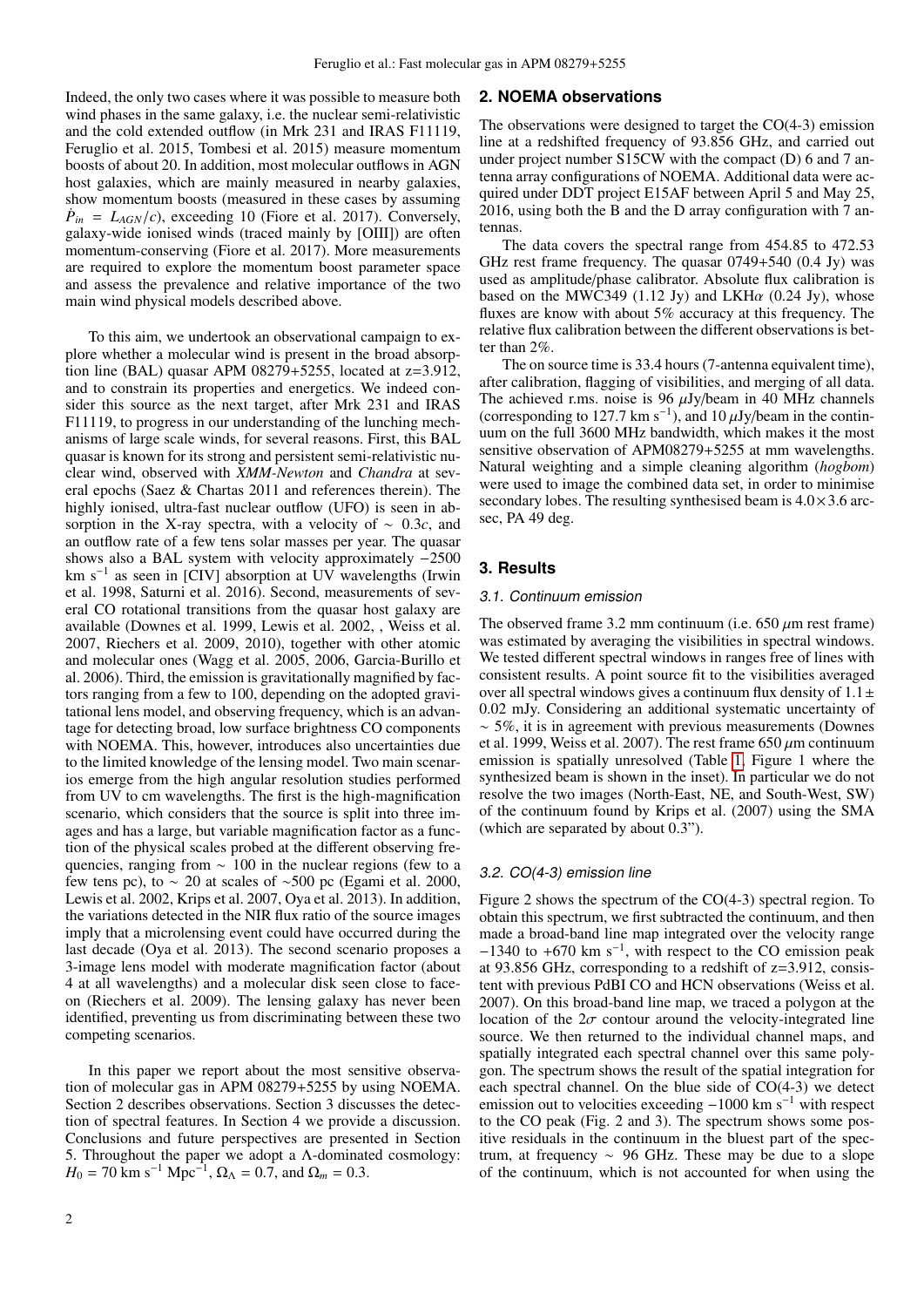

Fig. 1. Map of the 650  $\mu$ m rest frame continuum emission (3.2) mm observed frame), averaged over 38 emission-line free, 40- MHz wide channels (i.e. a bandwidth of 1520 MHz). First level step is  $5\sigma$ , increasing by  $5\sigma$ ,  $\sigma = 15 \mu Jy/beam$ . The synthesised beam  $(4.0 \times 3.6$  arcsec, PA 49 deg) is shown in the inset.

averaged-visibility method to subtract it. This putative slope can hardly affect the estimate of the main line  $CO(4-3)$ , but may affect the faint wing of the line. In order to account for this slope, we extract the spectrum from the clean cube using a mask that encompasses the emission with a threshold of  $2\sigma$  (this corresponds to a area of about  $5 \times 6$  arcsec), and fit it with a combination of a linear function, and multiple Gaussian functions for the continuum and the emission lines. The best fit parameters are reported in Table [2](#page-3-1) . We find a normalisation of the continuum of  $1.10 \pm 0.02$  mJy, and a slope of  $-6.1 \pm 5.2 \times 10^{-6}$ mJy s km<sup>-1</sup>, by fitting the entire bandpass (the fit is very good without any strong residuals). We find that two Gaussian components are required to best fit the CO(4-3), one at  $-12 \pm 5$  km  $\frac{1}{s}$ <sup>-1</sup> s<sup>-1</sup>, with peak intensity S=7.7±0.1 mJy and *FWHM* = 540±12<br>km s<sup>-1</sup>, plus a blueshifted component at −800 km s<sup>-1</sup> and with  $FWHM = 640^{+750}_{-330}$  km s<sup>-1</sup>. This fit is performed in the velocity range from  $-5000$  to 4000 km s<sup>-1</sup>, with 70 points, 58 degrees of freedom, and has a  $\chi^2 = 102.9$ . For comparison, a<br>fit of the CO(4-3) line with a single Gaussian function gives a fit of the CO(4-3) line with a single Gaussian function gives a χ level for one parameter of interest. Figure 3 shows the spectrum,  $\chi^2$  = 149.5 (61 degrees of freedom). Errors are given at the 90% together with the best fit continuum and line components. We find integrated intensities of  $I(CO)_{sys} = 4.4 \pm 0.1 \text{ Jy km s}^{-1}$  for the systemic  $CO$  and  $I(CO)_{3.4} = 0.25 \pm 0.25 \text{ Jy km s}^{-1}$  for the the systemic CO, and  $I(CO)_{blue} = 0.25^{+0.25}_{-0.07}$  Jy km s<sup>-1</sup> for the blueshifted component, and thus a ratio  $I_{\text{max}}/I_{blue} = 18$ . There is blueshifted component, and thus a ratio  $I_{sys}/I_{blue} = 18$ . There is no evidence for a redshifted fast component no evidence for a redshifted fast component.

Maps of the spectral lines components are shown in Figure [4.](#page-5-0) The spectral ranges of integration for each component have been chosen according to the best fit peak position and  $\sigma$  of the multi-gaussian fit of the spectrum. The blueshifted CO emission is detected at  $5.5\sigma$ . The emission line at 94.83 GHz is discussed in Section [4.3.](#page-6-0) We have also performed visibility fitting of the spectral components, using the integrated maps in Fig. [4](#page-5-0) (Table [1\)](#page-3-0). For the emission lines we have averaged the visibilities in velocity ranges according to the peak and  $\sigma$  best fit parameters of the spectrum (see Table [1\)](#page-3-0). We have used point source models for all components but the systemic line, which is best fitted by a circular gaussian function. The integrated intensities from visibility fit agree with those derived from the fit of the spectrum.

We derive in the following the line luminosities and molecular gas masses, using the results reported in Table [1.](#page-3-0) The systemic CO(4-3) component has a apparent luminosity  $L'(CO)$  =  $1.75 \times 10^{11} \mu^{-1}$  K km s<sup>-1</sup> pc<sup>-2</sup>, where  $\mu$  is the lensing magnification factor in agreement with Downes et al. (1999) and with cation factor, in agreement with Downes et al. (1999), and with Riechers et al. (2009). For the blueshifted component we measure  $L'(CO)_{blue} = 9.9 \times 10^9 \mu^{-1}$  L<sub>\oppo</sub>, where  $\mu$  is the lensing mag-<br>nification factor of the fast moving gas. We note that in principle nification factor of the fast moving gas. We note that in principle the magnification factors of this component and that of the main CO component may be different, as the molecular disk and high velocity component may have different physical sizes.

Figure [5](#page-5-1) shows position-velocity (PV) diagrams of the CO(4-3) emission line, along the direction of the maximum separation between the narrow- and the wing-emission (which corresponds to the south-north direction, or PA of 180 deg, PA positive from North counterclockwise ); and in a direction orthogonal to this. Both PV diagrams have been reprojected to be centred on the QSO position 08:31:41.7, 52:45:17.50. The blue wing emission peaking at  $-800 \text{ km s}^{-1}$  is located at  $1.5 \pm 0.15$ "<br>south of the OSO. However, differential magnification can occur south of the QSO. However, differential magnification can occur and an observed projected separation of 1.5" may translate to a smaller physical separation due to the lensing. Therefore this emission can occur anywhere between ∼10 kpc (projected distance) and the central parts of the QSO host galaxy. No emission is detected in the channels above 500 km s−<sup>1</sup> on the red side of the line.

### 3.3. Emission line at 94.83 GHz

We detect an emission line with peak at 94.83 GHz, corresponding to rest frame 465.8 with z=3.912 (Figure 1 and Figure 4, right panel). The fit of the spectrum with a Gaussian function gives a peak intensity of  $0.84_{-0.14}^{+0.14}$  mJy, a FWHM = 340 ± 50 km s<sup>-1</sup> centred at -3100 km s<sup>-1</sup> with respect to the CO peak (Table s<sup>-1</sup>, centred at  $-3100 \text{ km s}^{-1}$  with respect to the CO peak (Table [2\)](#page-3-1). The integrated intensity is  $0.31 \pm 0.05$  Jy km s<sup>-1</sup>. By averaging the visibilities in the spectral range 94.76 to 94.94 GHz aging the visibilities in the spectral range 94.76 to 94.94 GHz, and by fitting them with a point source model, we derive an integrated intensity of  $0.30 \pm 0.03$  Jy km s<sup>-1</sup>, consistent with the Gaussian fit of the spectrum (Table 1). The identification of this Gaussian fit of the spectrum (Table [1\)](#page-3-0). The identification of this emission line is discussed in Section 4.2.

## **4. Discussion**

## 4.1. Nature of the CO(4-3) blueshifted emission

We can identify four scenarios for the origin of the blueshifted CO(4-3) emission: (1) emission from molecules with rest frame transitions close to that of the  $CO(4-3)$  line; (2) a separate merging galaxy; (3) inflowing molecular gas from behind the QSO, and (4) molecular gas outflowing from the front side of the QSO.

To explore the first possibility, we refer to the spectral scan of the Orion-KL hot cloud core in the 455-507 GHz frequency range, provided by White et al. (2003). A better region to compare line ratios with would be Sgr B2, which is likely to have excitation and chemistry more similar to APM08279 than Orion KL. Unfortunately, there is no information on this spectral region of Sgr B2 published so far. We caution however, that the conditions in APM08279 may be very different from any Galactic molecular region.

The blueshifted emission is centred at 94.108 GHz (i.e. around −800 km s<sup>−</sup><sup>1</sup> from the CO peak, Table 1), corresponding to rest frame 462.258 GHz, for z=3.912. According to our Gaussian fit the peak line intensity ratio of CO(4-3) systemic/blueshifted is about 21. According to White et al. (2003),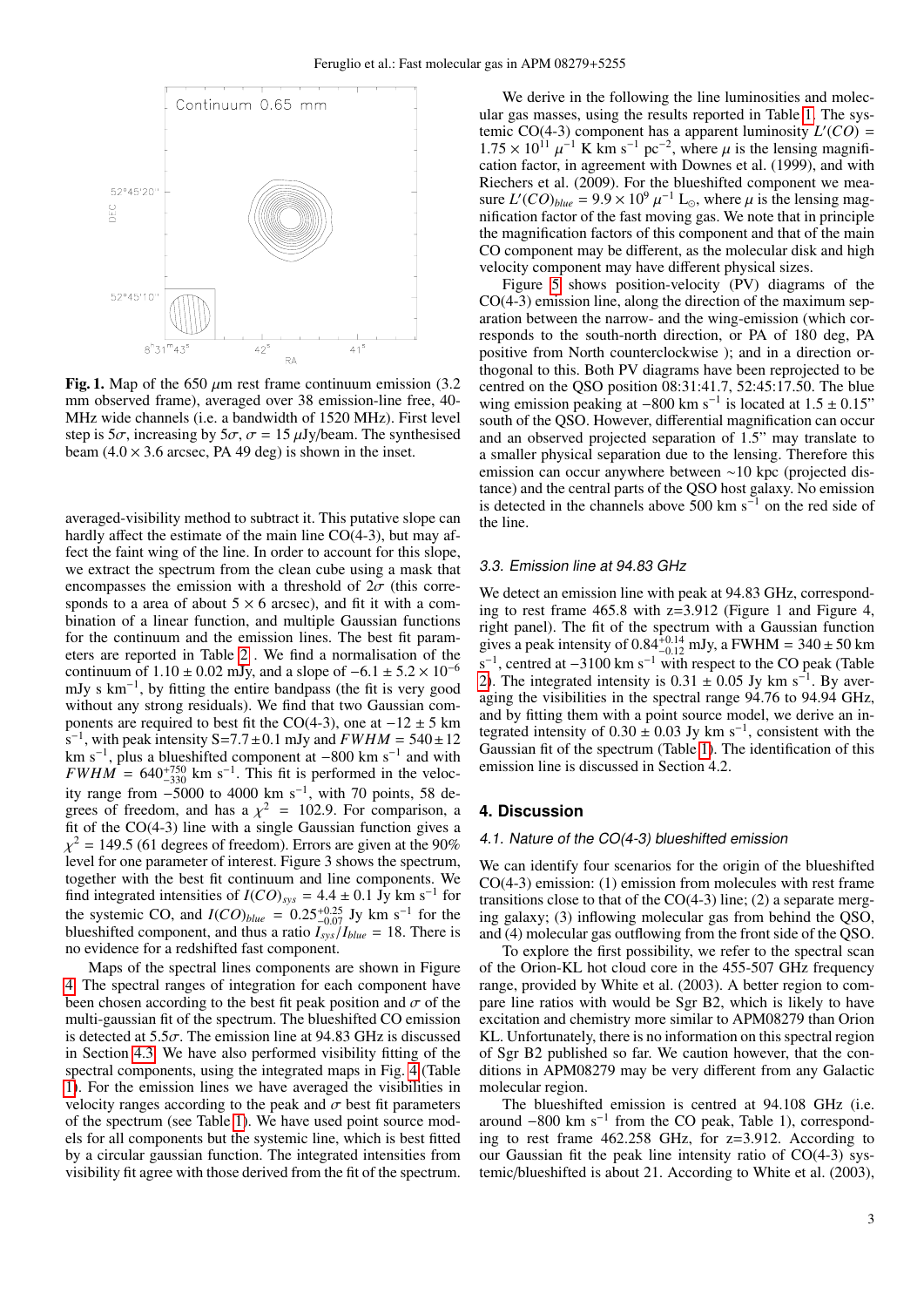

Fig. 2. The full-bandwith spectrum of APM 08279 in the region around CO(4-3). The spectrum was spatially integrated over the source, after continuum subtraction, over a polygon around the source, determined by the  $2\sigma$  c source, after continuum subtraction, over a polygon around the source, determined by the  $2\sigma$  contour level in a line map integrated<br>over the velocity range  $-1340$  to +670 km s<sup>-1</sup>. The observed frequency is reported on subtracted in the uv plane as detailed in Sec. [3.2.](#page-1-0) Labels marking spectral features, are just to guide the eye. Actual line identifications are discussed in Section 4.

<span id="page-3-0"></span>Table 1. Measured parameters for lines and continuum derived from fits of the visibilities.

| Parameter                | $CO(4-3)$ systemic             | $CO(4-3)$ blue                     | $N_2H^+(5-4)$                       |  |
|--------------------------|--------------------------------|------------------------------------|-------------------------------------|--|
|                          | [-700, 670] km s <sup>-1</sup> | $[-1340, -700]$ km s <sup>-1</sup> | $[-3540, -2662]$ km s <sup>-1</sup> |  |
| Emitted frequency (GHz)  | 461.0408                       |                                    | 465.732                             |  |
| Observed frequency (GHz) | 93.856                         |                                    | 94.85                               |  |
| RA [08:31:]              | $41.70 \pm 0.01$               | $41.7 \pm 0.1$                     | $41.7 \pm 0.1$                      |  |
| DEC [52:45:]             | $17.52 \pm 0.01$               | $16.40 \pm 0.1$                    | $17.5 \pm 0.1$                      |  |
| $S$ (mJy)                | $3.02 \pm 0.04$                | $0.43 \pm 0.08$                    | $0.337 \pm 0.035$                   |  |
| F.W.H.P. (arcsec)        | $0.65 \pm 0.04$                |                                    |                                     |  |
| I (Jy km $s^{-1}$ )      | $4.1 \pm 0.05$                 | $0.27 \pm 0.05$                    | $0.30 \pm 0.03$                     |  |
|                          |                                |                                    |                                     |  |

Notes. The table gives statistical errors. Additional systematic uncertainties are about 5%. Additional  $1\sigma$  uncertainty on the positions can be derived from the Reid et al. (1988) relation, <sup>∆</sup>θ(*arcsec*) <sup>=</sup> σ*beam*/(2 <sup>×</sup> *S NR*). Parameters are derived from point or circular Gaussian function fit of the visibilities averaged in the corresponding velocity ranges.

<span id="page-3-1"></span>Table 2. Measured parameters for lines and continuum derived from Gaussian fit of the spectrum.

| Component                                                                                                  | Peak                  |                                                 | <b>FWHM</b>                   |                        | $L' \mu^-$                               |
|------------------------------------------------------------------------------------------------------------|-----------------------|-------------------------------------------------|-------------------------------|------------------------|------------------------------------------|
|                                                                                                            | [km s <sup>-1</sup> ] | [mJy]                                           | $\mathrm{[km\;s^{-1}]}$       | [Jy km $s^{-1}$ ]      | [K km s <sup>-1</sup> pc <sup>-1</sup> ] |
| Systemic CO                                                                                                | $-12 \pm 5$           | $7.7 \pm 0.1$                                   | $540 \pm 12$                  | $4.4 \pm 0.1$          | $1.75 \times 10^{11}$                    |
| Blueshifted CO                                                                                             | $-800^{+360}_{-100}$  |                                                 | $640^{+750}_{-330}$           | $0.25_{-0.07}^{+0.25}$ | $9.9 \times 10^{9}$                      |
| 94.83 GHz                                                                                                  | $-3100 \pm 25$        | $0.37^{+0.15}_{-0.1}$<br>$0.84^{+0.14}_{-0.12}$ | $340 \pm 50$                  | $0.31 \pm 0.05$        | $1.2 \times 10^{10}$                     |
|                                                                                                            |                       |                                                 |                               |                        |                                          |
|                                                                                                            |                       | $S$ [mJy]                                       | Slope                         |                        |                                          |
| Continuum                                                                                                  |                       | $1.10 \pm 0.02$                                 | $-6.1 \pm 5.2 \times 10^{-6}$ | ۰                      |                                          |
| Notes Frrors are given in $90\%$ level for one parameter of interest u is the lensing magnification factor |                       |                                                 |                               |                        |                                          |

Notes. Errors are given in 90% level for one parameter of interest.  $\mu$  is the lensing magnification factor.

around that frequency we expect to find <sup>34</sup>SO at 462.236 GHz, and <sup>13</sup>CS(10−9) at 462.334 GHz. In Orion KL CO(4-3)/<sup>34</sup>SO=4, and  $CO(4-3)/{^{13}}CS(10-9) = 12$  (line peak).<br>We extract a spectrum around the position

We extract a spectrum around the position of the blueshifted CO emission (as given in Table 1), within a region encompassed by the  $2\sigma$  noise level. A Gaussian fit to this spectrum yields a ratio CO(4-3) peak / blue-wing  $\sim$  15. Based on this reasoning, <sup>34</sup>SO, <sup>13</sup>CS(10 – 9) or a blend thereof, could contribute to the blue wing.

About the merging scenario, we note that the merging galaxy may or may not be gravitationally lensed, depending on the configuration of the system. In the following we assume that it is gravitationally lensed by the same  $\mu$  factor for both the dust and the gas components. The putative merging galaxy has not been detected at any wavelength (Ibata et al. 1999, Krips et al. 2007, Oya et al. 2013). In particular, the sub-mm continuum of this component is undetected in SMA data (down to  $1\sigma$  sensitivity of 1.7 mJy/beam at 200  $\mu$ m rest frame, Krips et al. 2007). We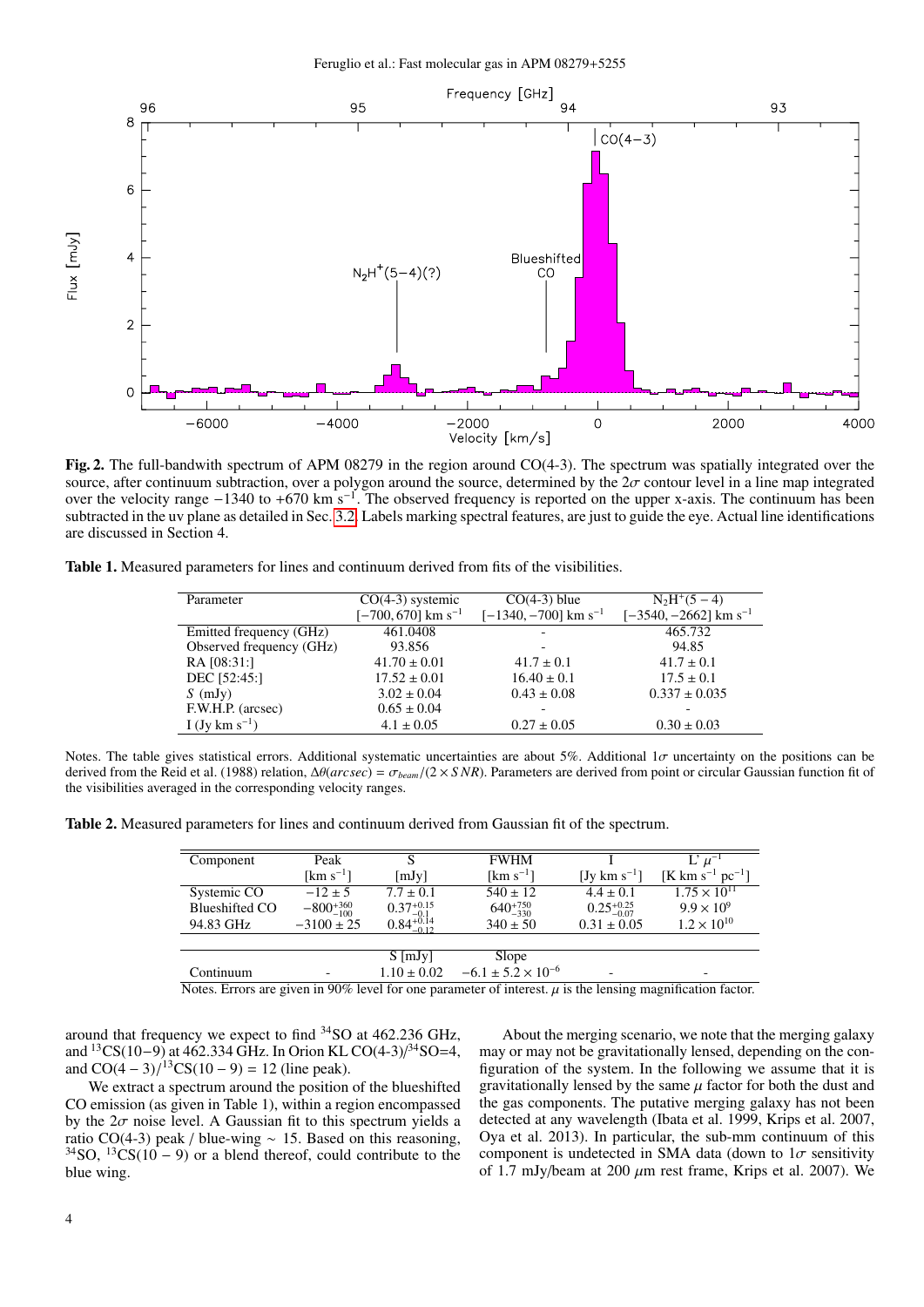## Table 3. Molecular outflow parameters.

| Model  |    |       | $M(H_2)$             | $V_{\rm max}$           | $M_{OF}$            | $P_{OF}$                   | Refs <sup>a</sup> |
|--------|----|-------|----------------------|-------------------------|---------------------|----------------------------|-------------------|
|        |    | [kpc] | $[M_{\odot}]$        | $\mathrm{[km\;s^{-1}]}$ | $[M_{\odot}/yr]$    | $\lceil \text{dyn} \rceil$ |                   |
| model1 | 20 | 0.270 | $1.98 \times 10^{8}$ | $-1340$                 | $3.0 \times 10^{3}$ | $2.5 \times 10^{37}$       | (1)               |
| model2 |    | 0.550 | $9.9 \times 10^{8}$  | $-1340$                 | $7.4 \times 10^{3}$ | $6.3 \times 10^{37}$       | (2)               |
|        |    |       |                      |                         |                     |                            |                   |

Notes. *a* References for the magnification factor and the size of the molecular outflow, here assumed equal to the size of the molecular disk, are: (1) Downes et al. 1999, (2) Riechers et al. 2009.



Fig. 3. Zoom-in view of the spectrum around CO(4-3), integrated in a polygon set by the  $> 2\sigma$  noise level around the QSO. A double gaussian fit has been applied to CO(4-3), including a systemic (blue) and a blueshifted (green) line component. The dashed line shows the combination of the two gaussian functions. The continuum has been fitted with a linear function and subtracted as detailed in section 3.2.

Table 4. X-ray nuclear wind (UFO) physical parameters.

| Model              | и   | VUFO                            | $M_{IFO}$        | $P_{UFO}$                  | Refs. |
|--------------------|-----|---------------------------------|------------------|----------------------------|-------|
|                    |     | $\mathrm{Km}$ s <sup>-1</sup> 1 | $[M_{\odot}/yr]$ | $\lceil \text{dyn} \rceil$ |       |
| model1             | 100 | $0.16 - 0.36c$                  | $8 - 12$         | $1.0 \times 10^{37}$       |       |
| model <sub>2</sub> |     | 0.22c                           | $7.7 - 38^{(a)}$ | $3.2 - 16 \times 10^{36}$  |       |
|                    |     |                                 |                  |                            |       |

Notes. <sup>(*a*)</sup> for a black hole mass of  $2 \times 10^9 - 10^{10}$  M<sub>o</sub>. References: (1) Saez & Chartas (2011), (2) Hagino et al. (2017).

can rely on a typical gas/dust mass ratio to verify whether the SMA upper limit in the continuum is useful. The molecular gas mass is  $9 \times 10^9 \mu^{-1}$  M<sub>\oppo</sub>, by assuming a MW conversion factor<br> $\alpha_{CO} = 4.6$  K km s<sup>-1</sup> pc<sup>2</sup>)<sup>-1</sup> M<sub>\oppo</sub> and a ratio CO(4-3)/CO(1-0)  $\alpha_{CO} = 4.6$  K km s<sup>-1</sup> pc<sup>2</sup>)<sup>-1</sup> M<sub>o</sub>, and a ratio CO(4-3)/CO(1-0)<br>= 5 (Daddi et al. 2015, Table 2). The gas to dust mass ratio in = 5 (Daddi et al. 2015, Table 2). The gas to dust mass ratio in APM08279 is about 200 ( $M_{dust} = 5 \times 10^8 \mu^{-1}$  M<sub>o</sub>, Downes et al. 1999 Weiss et al. 2007) - however in APM the OSO has been al. 1999, Weiss et al. 2007) - however in APM the QSO has been shown to strongly overheat the dust compared to a galaxy so this ratio may not be appropriate for any galaxy. We can use a reference value of  $M_{gas}/M_{dust} = 100$  (BzK-21000 galaxy at z=1.5, Magdis et al. 2011; Scoville et al. 2012). If we applied this ratio to the candidate merging galaxy, we would expect a dust mass

of the order  $M_{dust} = 9 \times 10^7 \mu^{-1} M_{\odot}$ . If we assume the galaxy has the same properties as a BzK-21000 by scaling by the redshift the same properties as a BzK-21000, by scaling by the redshift, and assuming equal gravitational boost factor for the gas and for the dust, this translates into a 200  $\mu$ m flux of 0.2 mJy. This is well below the detection limit of the SMA data of Krips et al. (2007).

On the other hand, our NOEMA data have exquisite sensitivity but they do not have the angular resolution to locate the continuum emission. Location is possible in the velocity space, see PV diagrams, but the continuum emission would be contained in the NOEMA beam of  $4x3.6$ ". Detection of higher J transitions (e.g. CO(6-5) and CO(9-8)), together with detection and location of the continuum, are needed to constrain the excitation of the gas and the nature of the emission.

The third possibility is inflowing molecular gas from behind the QSO. This cannot certainly be a nuclear inflow of gas accreting onto the galactic nucleus, because of all known nuclear inflows occur with low velocities of a few tens to 100 km s<sup>−</sup><sup>1</sup> at most (Querejeta et al. 2016; Combes et al. 2013). One other possibility is that of a large scale inflow, that is accretion of molecular gas onto the galaxy on larger physical scales (e.g. along one or more cosmic filaments, or from the circum-galactic medium, CGM), which can in principle occur with larger velocity. This would be the first time an inflow of molecular gas from the CGM is observed.

The last possibility is outflowing molecular gas from the front side of the QSO, and it is discussed in the next section.

#### 4.2. Molecular outflow

We discuss in the following the properties of a molecular outflow, as traced by the blueshifted CO(4-3) emission.

We recall that two main scenarios were proposed for the lensing model of APM. One requires a high magnification factor, variable depending on the physical scale (about  $\mu = 100$  for the nuclear region, sub-pc out to a few tens pc), and decreasing for larger spatial scales (Egami et al. 2000, Krips et al. 2007, Chartas et al. 2009, Downes et al. 1999). The other requires magnification factor of a few, and constant at all scales (e.g. Riechers et al. 2009). This uncertainty on the magnification factor also reflects in a factor of  $~\sim~10$  uncertainty on the bolometric luminosity, which ranges from a few  $10^{47}$  to a few  $10^{48}$  erg/s (Irwin et al. 1998, Riechers et al. 2009, Saturni et al. in prep.). We will discus the results in the framework of the two models described above.

From the systemic CO component we derive a molecular gas mass of  $M(H_2) = 1.1 \times 10^{11} \mu$ <br>a ratio CO (4-3)/(1-0) = 20 (Weiss et al. lar gas mass of M(H<sub>2</sub>) = 1.1 × 10<sup>11</sup>  $\mu^{-1}$  M<sub>o</sub>, by adopting a ratio CO  $(4-3)/(1-0) = 20$  (Weiss et al. 2007), and  $\alpha_{CO} = 0.8$  (K km s<sup>-1</sup> nc<sup>2</sup>)<sup>-1</sup> M<sub>o</sub> (Downes & Solomon 1998) to con-0.8 (K km s<sup>-1</sup> pc<sup>2</sup>)<sup>-1</sup> M<sub>o</sub> (Downes & Solomon 1998), to convert luminosity into mass vert luminosity into mass.

In order to convert the luminosity of the blueshifted CO component into a mass of molecular gas, we adopt a conversion factor of  $\alpha_{CO} = 0.5 \text{ K km s}^{-1} \text{pc}^2$ )<sup>-1</sup> M<sub>o</sub>. This has often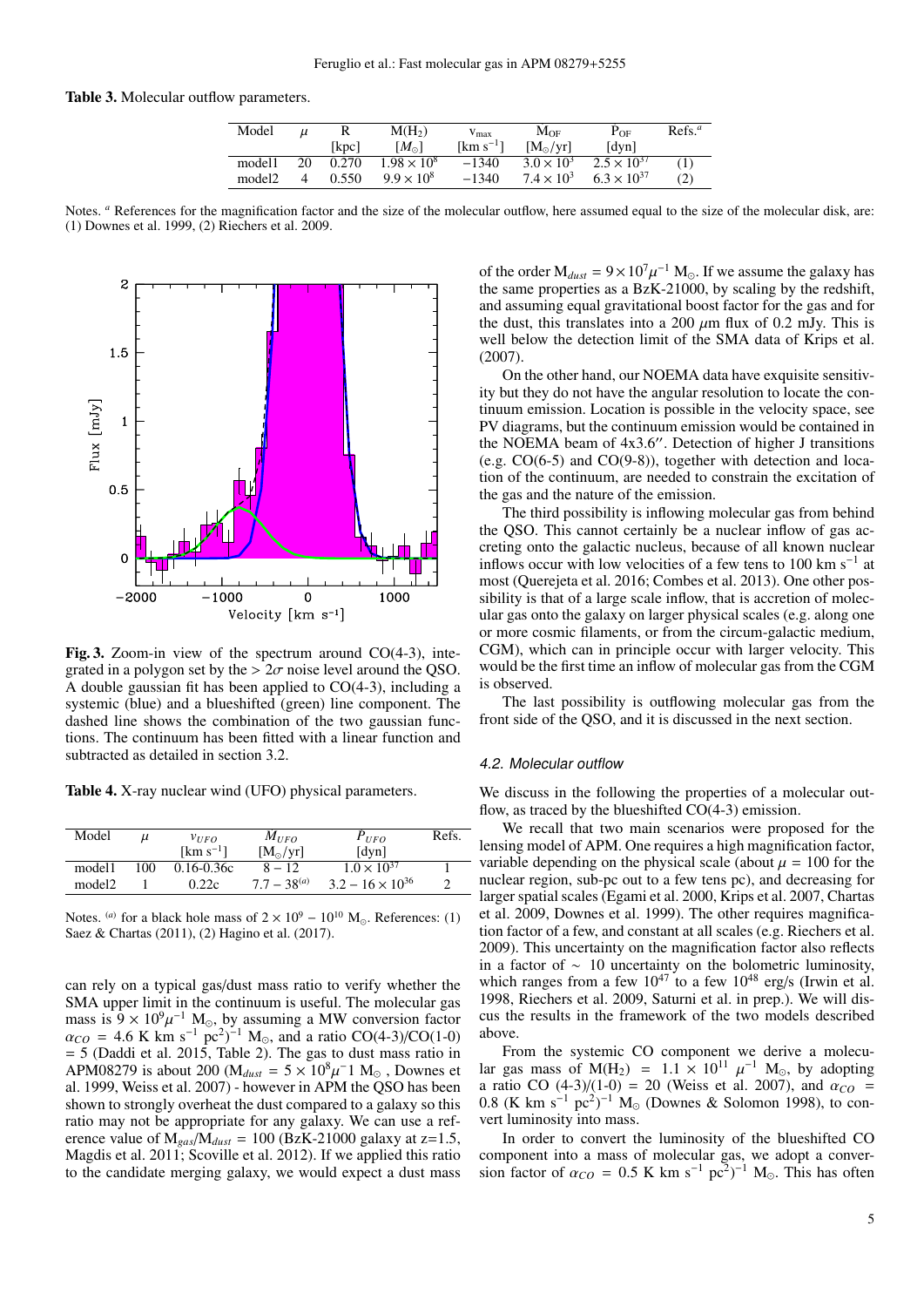

<span id="page-5-0"></span>Fig. 4. Left panel: the blueshifted CO component is integrated between  $peak_{blue} - 2\sigma_{blue} = -1340 \text{ km s}^{-1}$  and  $CO_{sys} - 3\sigma_{sys} = -700 \text{ km s}^{-1}$  (i.e. according to the Gaussian fit in Table 2). Levels start at  $+2\sigma$  increase (decre km s<sup>-1</sup> (i.e. according to the Gaussian fit in Table [2\)](#page-3-1). Levels start at  $\pm 2\sigma$ , increase (decrease) by 0.5 $\sigma$  ( $\sigma = 39 \mu$ Jy/beam for an integrated bandwidth of 240 MHz=767 km s<sup>-1</sup>). Middle panel: the CO systemic lin integrated bandwidth of 240 MHz=767 km s−<sup>1</sup> ). Middle panel: the CO systemic line integrated in the range *Line*<sup>−</sup> *peak*±3σ. Levels start at  $\pm 2\sigma$ , increase (decrease) by  $5\sigma$  ( $\sigma = 27.7$   $\mu$ Jy/beam for 480 MHz (=1533 km s<sup>-1</sup>) integrated bandwidth). Right panel: the start of the range *Line – pegk* + 3 $\sigma$ . Levels start at +2 $\sigma$  increase (decre line at 93.85 GHz integrated in the range *Line* − *peak* ± 3 $\sigma$ . Levels start at ±2 $\sigma$ , increase (decrease) by 1 $\sigma$  ( $\sigma$  = 34 µJy/beam per 320 MHz =1022 km s<sup>-1</sup> integrated bandwidth). The cross denotes the phase tracking centre and is  $4 \times 4$  arcsec wide.



<span id="page-5-1"></span>Fig. 5. Position-velocity diagrams of the CO(4-3) emission line. Left panel: PV plot through the line connecting CO(4-3) peak position to the high velocity CO peak position, corresponding to a PA =180 deg (i.e. South-North direction). Right panel: PV plot along a PA = 270 deg (West-East). Levels are from 2 to  $10\sigma$  by  $1\sigma$ , 20, 40, 60, 80 and  $100\sigma$ ,  $\sigma$  = 96  $\mu$ Jy/beam for 40 MHz. Each slice is 1 arcsec thick.

been used to derive masses of outflowing gas (e.g. Feruglio et al. 2010, Cicone et al. 2014), based on the fact that this value has been measured in the molecular outflow in M82 (Weiss et al. 2001). This  $\alpha_{CO}$  has often been considered as a safe lower limit on the mass of high velocity gas, because it is generally considered unlikely, although possible, to have smaller conversion factors (see, e.g. Dasyra et al. 2016). Under this assumption, the lower limit on the molecular gas mass in the outflow would be  $M(H_2)_{of} = 3.96 \times 10^9 \mu_{of}^{-1} M_{\odot}$ .<br>The molecular gas outflow

The molecular gas outflow rate is computed as follows:

$$
\dot{M}_{of} = 3 \times \frac{v_{max,of} \times M(H_2)_{of}}{R_{of}}
$$
 (1)

where  $v_{max,of}$  is the maximum outflow velocity,  $M(H_2)$  is its mass, and  $R_{of}$  is the radius of the region reached by the outflow. The data do not allow to measure the sizes of the emitting regions, therefore we must make some assumptions. Two scenarios are discussed in the following, their main parameters being resumed in Table 3. In the first scenario (model1) we assume that the fast moving gas has the same size as the molecular disk, as measured by Downes et al. (1999). They found a radius of the molecular disk of 270 pc for a  $\mu \sim 20$ . We derive in this case a outflow rate of  $3.0 \times 10^3$   $M_{\odot}/yr$ . The second model (model2) adopts a disk size of 550 pc and a  $\mu = 4$  (Riechers et al. 2009), from which we estimate a outflow rate of  $7.4 \times 10^3$   $M_{\odot}/yr$  (Table 3). The corresponding momentum fluxes,  $\dot{P} = v_{max} \times \dot{M}$ , are also reported in Table 3.

Interestingly, we do not find evidence for fast, redshifted gas. Although, as noted in section 4.1, it is possible that the blueshifted CO traces inflowing material from the back side of the QSO, it can also suggest an asymmetric outflow with only a blueshifted blob of outflowing material from the front side. We note that the blue and redshifted components in molecular outflows do not have to be symmetric. For example in Mrk 231 there is a factor of ∼ 2 in brightness between the red and blue wings of all observed CO transitions (J=1-0, 2-1 and 3-2), therefore the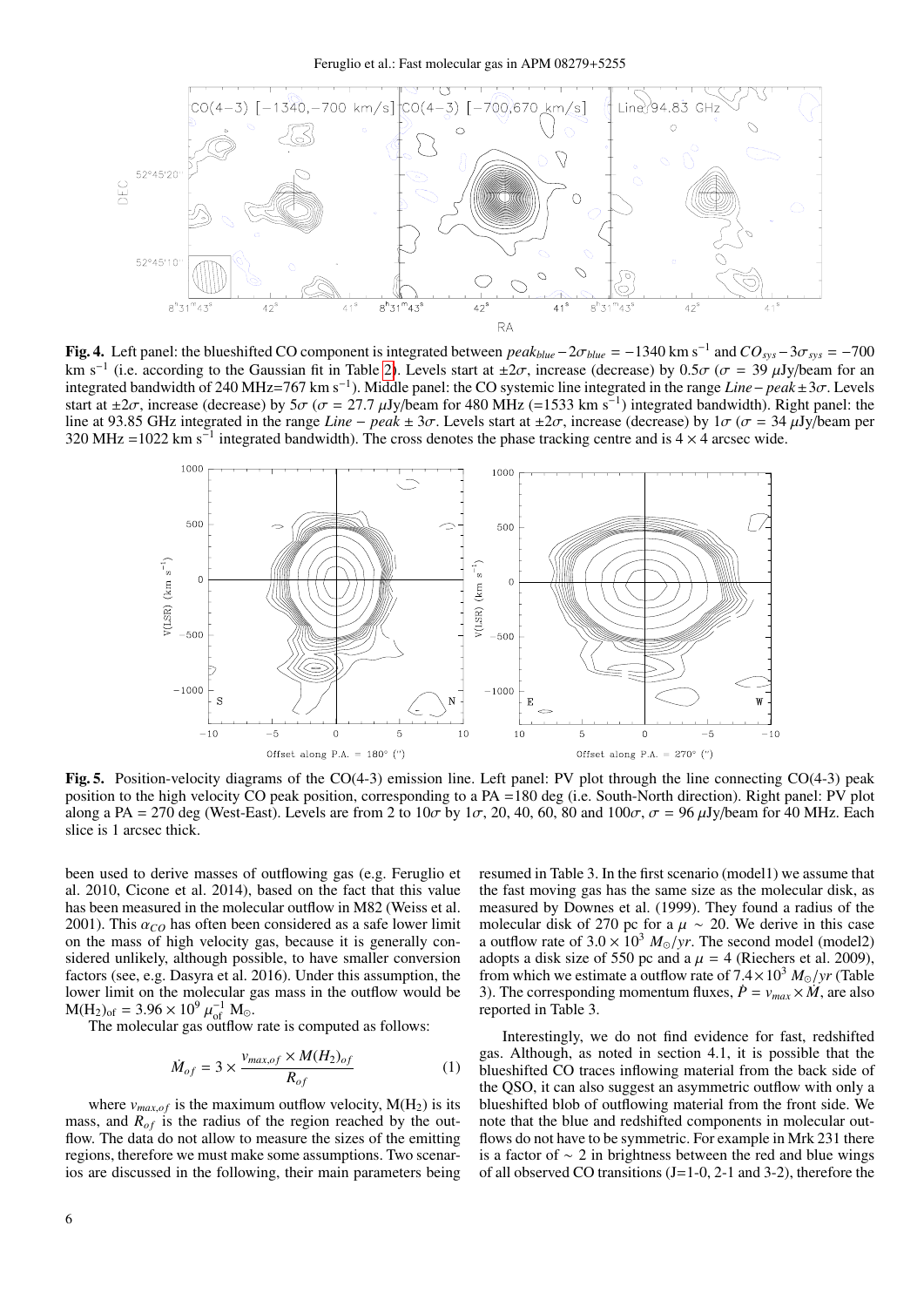

**Fig. 6.**  $\dot{P}_{OF}/\dot{P}_{AGN}$  of the molecular and of the nuclear winds (UFOs) versus the wind velocity for APM08279 (red sym-(UFOs) versus the wind velocity for APM08279 (red symbols), Mrk231 (black circles, from Feruglio et al. 2015), and IRAS11119 (black triangle, from Tombesi et al. 2015). UFOs are at > 10<sup>4</sup> km s<sup>-1</sup>. Molecular outflows are at velocities ~ 1000 km s<sup>-1</sup> for each source. For APM08279 the two values of  $\dot{P}_{QE}$  listed  $s^{-1}$ , for each source. For APM08279 the two values of  $\dot{P}_{OF}$  listed in Table 3 are used to derive  $\dot{P}_{OF}/\dot{P}_{AGN}$ . The oblique dashed lines show the expectation for energy conserving flows the horlines show the expectation for energy conserving flows, the horizontal dashed line shows that for momentum-conserving flows. The errorbar shows the typical statistical error.

non detection of the redshifted component in APM 08279 may be a sensitivity effect.

We discuss in the following the wind momentum boost. About the nuclear UFOs, two main scenarios have been proposed. That proposed by Saez & Chartas (2011), displays a large magnification factor (about 100), two outflow components with velocities 0.16c and 0.36c, and a total outflow rate of  $\dot{M}_{\mu f o}$  = 21  $M_{\odot}/yr$ . The second scenario, recently proposed by Hagino et al. (2017) is based on a physical model where the outflow rate scales as

$$
\dot{M}_{UFO} = 10.5 \frac{M(BH)}{2 \times 10^9} \frac{v_{UFO}}{0.3c} M_{\odot}/yr
$$

For  $v_{UFO} = 0.22c$ , and a black hole mass in the range For  $v_{UFO} = 0.22c$ , and a black hole mass in the range  $M(BH) = 2 \times 10^9 - 10^{10}$  M<sub>\oppo</sub> (Hagino et al. 2017 and references therein), we estimated a nuclear outflow rate of 7.7-38  $M_{\odot}/yr$ . The main parameters of the UFO are reported in Table 4.

The momentum boost, defined as  $\dot{P}_{OF}/\dot{P}_{AGN} =$ <br> $\frac{P_{GF}}{P_{AGN}}$  is plotted in Figure 6. We adopt a bolo- $\dot{P}_{OF}/(L_{AGN}/c)$ , is plotted in Figure 6. We adopt a bolo-<br>metric luminosity of  $10^{47.5}$  erg/s (we recall that the uncertainty of *Lbol* may be as big as a factor of ∼10). Note that the three estimates of  $\dot{P}_{UFO}/\dot{P}_{AGN}$  bridge the unity value, expected for a momentum conserving nuclear wind momentum conserving nuclear wind.

For the molecular outflow we derive  $\dot{P}_{OF}/\dot{P}_{AGN} = 2 - 6$ , within the range of values compatibles with a momentum i.e. within the range of values compatibles with a momentum conserving flow, in geometrically thin and extremely optically thick expanding shells (Thompson et al. 2015). For the largest  $\dot{P}_{OF}$  the scaling implies a energy conserving flow with an efficiency of ∼10-20%. Otherwise, for the largest values of *P*˙*UFO* and the lowest of  $\dot{P}_{OF}$  the scaling is consistent with a momentum conserving flow. The present data can hardly discriminate between the two scenarios. Figure 6 reports also the values for Mrk 231 (Feruglio et al. 2015) and IRAS F11119 (Tombesi et al. 2015). These are the only other two sources for which both the nuclear ultra-fast outflow (UFOs) and the molecular wind have been measured.

As for the loading factor,  $\eta = \dot{M}_{OF}/SFR$ , we note that the SFR estimates in APM 08279 are also very uncertain, because the FIR SED is dominated by the AGN emission (90% due to the AGN). Weiss et al. (2007) derives a SFR of 25  $M_{\odot}$  yr<sup>-1</sup>, while Riechers et al. (2009) suggests a much larger value of about 200  $M_{\odot}$   $yr^{-1}$ . In all cases  $\eta$  >> 1, suggesting that the consumption rate of the molecular gas is driven by the outflow rather than by rate of the molecular gas is driven by the outflow rather than by star formation.

### <span id="page-6-0"></span>4.3. Emission line at 94.83 GHz

We discuss in the following the identification of the 94.83 GHz feature. Table 5 lists the main molecular emission lines expected around that frequency. Identification with  $HC<sub>3</sub>N$  rotational transition of the vibrationally excited  $(v7=1, v6=1)$  state seems excluded based on the non detection of the corresponding rotational line J=51-50 (rest frame frequency 463.7 GHz), which should be approximately a few times brighter (Martin et al. 2011, 2016 on Arp220, Sakamoto et al. 2010).

The recommended identification based on CDMS is  $N_2H^+(5-4)$  (diazenylium). The first extragalactic (and high-z) detection of  $N_2H^+$  was provided by Wiklind & Combes (1996) in absorption toward the lens galaxy of the background radio source PKS 1830-211. They could identify  $N_2H^+$  based on the detection of two lines of the same species, the  $J=2-1$  and the  $J=3-2$ .

In APM 08279+5255 we do not have two or more different rotational lines, and the line width is too large to use the N<sub>2</sub>H<sup>+</sup> hyperfine structure to identify it. An alternative, more approximate possibility to identify the feature is given by the ratio  $HCO^{+}/N_{2}H^{+}$ . Since both  $HCO^{+}$  and  $N_{2}H^{+}$  are ions, we might expect that they are present in similar molecular clouds irradiated by cosmic ray particles (e.g. Ceccarelli et al. 2014). This ratio might be better than the ratio to CO, because the CO might be coming from a completely different volume of gas than the  $N_2H^+$ . We might also expect that the HCO<sup>+</sup> to  $N_2H^+$  ratio stays constant, as we go up the rotational ladder. The candidate line in APM  $08279+5255$  is the J = 5-4, and this is the same transition that was observed in HCO<sup>+</sup> by Garcia-Burillo et al. (2006). They measured a HCO<sup>+</sup>(5-4) line intensity of 0.87  $\pm$  0.13 Jy km s<sup>-1</sup> with a peak intensity of about 2.8 mJy/beam, with a large  $s^{-1}$ , with a peak intensity of about 2.8 mJy/beam, with a large uncertainty on the line width (490 km s<sup>-1</sup>) due to a noisy spectrum. So if we tried  $N_2H^+$  as a candidate for the feature in APM <sup>08279</sup>+5255, then its (5-4) flux would be about 0.84 mJy (Table 1), implying a HCO<sup>+</sup>(5-4) / N<sub>2</sub>H<sup>+</sup>(5-4) ratio of 3.3 (at the line peak). We can now compare the HCO<sup>+</sup> to  $N_2H^+$  ratios measured in nearby galaxies by Aladro et al. (2015). For NGC1068, the  $HCO^{+}/N_{2}H^{+}$  ratio is 7.2 (integrated), or 7.4 (peak), in the (1-0) lines. For Arp220 the  $HCO^+/N_2H^+$  ratio is 2.0 (integrated) or 1.7 (peak), in the (1-0) lines. Similarly, in M51, the ratio is about 4-to-1, whereas M82 seems to behave very differently, the ratio being 20-to-1 (integrated), or 12-to-1 (peak). In NGC 253, the ratio is about 5-6. In M83, about 8. If we ignore M82, the average ratio seems to be about 5, at least in the 1-0 lines. So if the ratio stays the same, as we go up the ladder to (5-4) in both ions, then that is what we would expect in APM 08279+5255.

An alternative identification is sulphur dioxide,  $SO_2$ . Sulphur-bearing species are common in hot gas, and thought to be released from dust grains in shocked regions, which we likely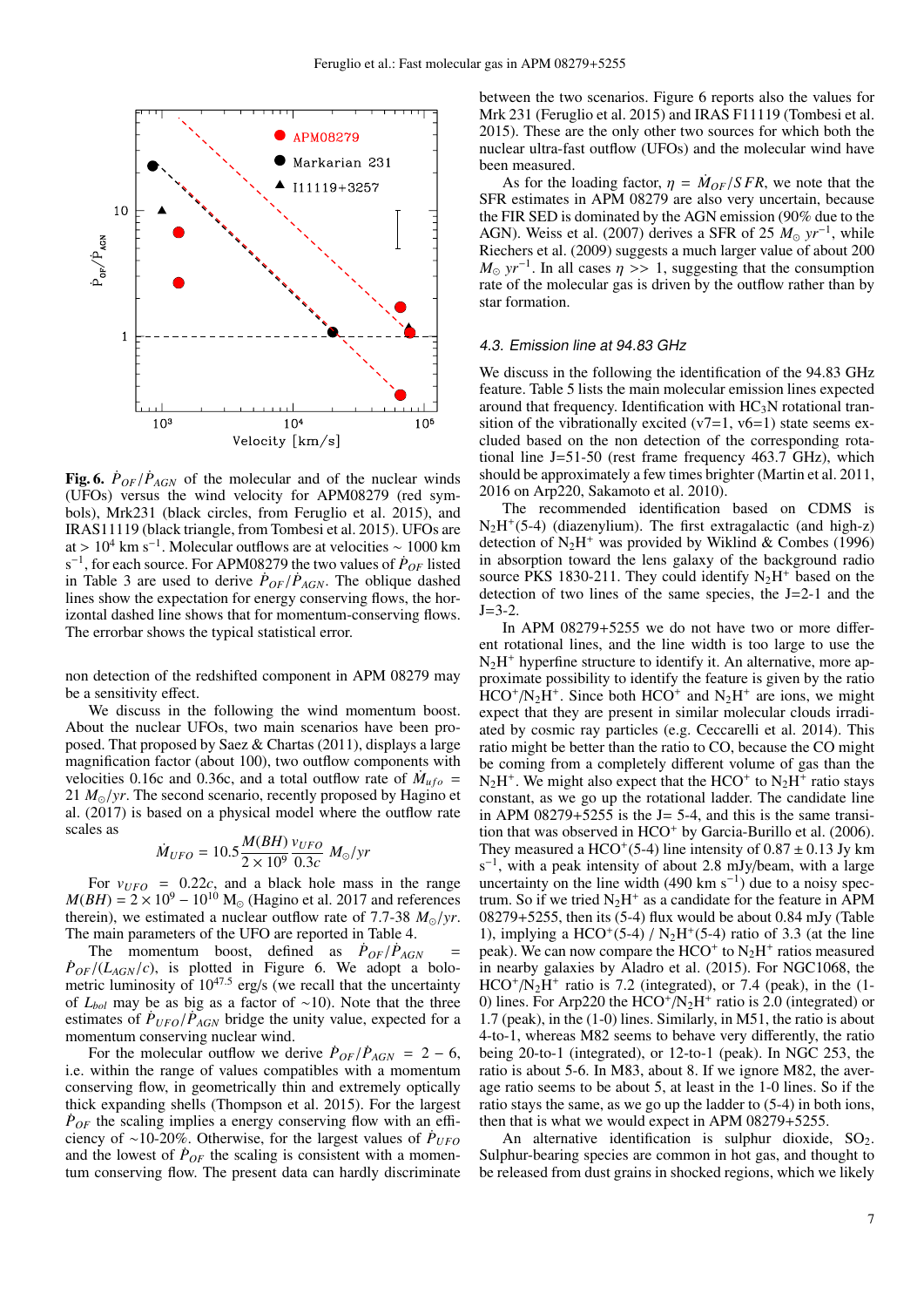Table 5. Molecular species expected at frequencies close to 94.83 GHz

| <b>Species</b>     | Chem. Name      | Rest Frame Freq. | Obs. Freq. | Resolved ON <sub>S</sub> | Eī.      | <b>Database</b> |
|--------------------|-----------------|------------------|------------|--------------------------|----------|-----------------|
|                    |                 | [GHz]            | [GHz]      |                          | [K]      |                 |
| $SO_2 v = 0$       | Sulphur dioxide | 465.75116        | 94.81905   | $26(0,26) - 25(1,25)$    | 284.6362 | <b>CDMS</b>     |
| $HC_3N v6=1, v7=1$ | Cyanoacetylene  | 465.76703        | 94.82228   | $J=51-50$ , l= $0^+$     | 0.0000   | <b>CDMS</b>     |
| $N_2H^+$ y = 0     | Diazenylium     | 465.82478        | 94.83404   | $J = 5 - 4$              | 44.7141  | <b>SLAIM</b>    |
| $SO_2 v = 0$       | Sulphur dioxide | 465.88182        | 94.84565   | $25(10,16)-26(9,17)$     | 520.9965 | <b>CDMS</b>     |

have in APM 08279+5255, given the presence of fast outflows. In particular  $SO<sub>2</sub>$  abundance is found to be enhanced both within shocks and in extended post-shock regions of interstellar clouds (Pineau des Forets et al. 1993). White et al. (2003) provided a spectral scan of the Orion-KL hot cloud core in the 455-507 GHz frequency range. There, no line is found at the frequency of  $N_2H^+$ , while there is a strong cluster of  $SO_2$  lines at that right frequency, of which the brightest are  $SO_2$  26(0,26)-25(1,25) (45.3) K), and SO<sub>2</sub> 29(2,28)-29(1,29) (13.0 K). There is also NH<sub>2</sub>CHO (22-21) (16.1 K). These features would be blended in our APM 08279+5255 spectrum. In Orion the ratio  $CO(4-3)/SO_2$ -blend is about 11 (White et al. 2003). In APM 08279+5255 the ratio  $CO(4-3)/SO<sub>2</sub>$  would be about 14 (using integrated intensities as in Table 1). However, identification of this feature with  $SO<sub>2</sub>$ seems to be excluded, due to the absence of another transition at rest frame 455.77 GHz, which is found to be twice as bright in the Orion KL spectrum (White et al. 2003). In addition, if we assume that the abundance ratios are the same as in the Orion (Schilke et al. 2011) and in other hot cores (Beuther et al. 2009), that would imply the presence of other emission bands.

Overall,  $N_2H^+(5-4)$  from the QSO host galaxy seems the most viable identification. Unambiguous identification of the emission line, however, requires additional observations of other rotational transitions of the same species.

Both  $N_2H^+$  and  $SO_2$  species are commonly detected in the MW star forming regions (Orion KL), and in nearby galaxies (Martin et al. 2011, Aladro et al. 2015), but they were never detected before at such high redshift. We note that  $N_2H^+$  is a tracer of the ISM ionisation by cosmic rays (CR) in UV, and even X-ray opaque regions.  $SO_2$  instead, as all sulphur bearing molecules, traces warm regions within shock or in the post-shock regions, as it is released from grain surfaces in the gas phase by shocks. Both such physical conditions, dense UV and X-ray opaque regions, and shocked regions, are likely present in APM 08279+5255.

An alternative possibility is that the emission feature is a CO emission line due to an intervening galaxy. This could also be the lens galaxy, which remains undetected in all observations available so far (Oya et al. 2013 and references therein). The position of the emission (i.e. within  $0.2<sup>7</sup>$  from the QSO image position) is compatible with the Egami et al. (2000) model, that requires the lensing potential centre to be almost on the line of sight to the QSO. They suggested that the lens is a massive galaxy at  $z \sim 3$  with a dynamical mass of  $2 \times 10^{11}$  M<sub>o</sub>, core radius 0.2", and located in the redshift range z=0.5-3.5. The core radius of  $0.2$ " corresponds to physical scales of 1.2-1.5 Kpc at  $z=0.5$ and 3.5, respectively. Similar values are proposed by Krips et al. (2007). Riechers et al. (2009) have pointed out that a core radius of 1.5 kpc seems too large for an elliptical at *z* ∼ 3, and has proposed a model with a spiral disc lens galaxy, which in turn implies a small magnification factor.

Assuming that the line is either CO(4-3), CO(3-2) or CO(2- 1), these would correspond to a redshift of the lens galaxy of z=3.862, 2.646 and 1.431, respectively, which are broadly consistent with all proposed lensing models. A redshift 0.21 galaxy derived in the case of CO(1-0) can be safely excluded, because it would have been detected in the Subaru observations of Oya et al. (2013), if not also in previous shallower observations. However, the Oya et al. (2013) observations are limited to 17 mag in the L'-band and 15.3 mag in M'-band (5 $\sigma$ , point source), therefore would not detect a galaxy of mass  $2 \times 10^{11}$  M<sub>o</sub> at redshift ∼1-3. We computed the  $H_2$  masses for the three possible redshifts of the lens galaxy, by assuming the MW conversion factor. We find  $M(H_2)$  of the order  $10^{10}$   $M_\odot$ . Given the dynamical mass of  $2 \times 10^{11}$  M<sub>o</sub>, that would imply a gas fraction of a few 10% (considering all the uncertainties in conversion factors, excitation correction, etc). This value is compatible with the gas fraction measured for SF galaxies at  $z \sim 1 - 3$ . To have a clearer picture requires confirmation by detection of other CO transitions from the candidate lens - which seems feasible with NOEMA.

## **5. Conclusions**

We have performed a high sensitivity observation of the UFO/BAL quasar APM 08279+5255 at z=3.912 with NOEMA at 3.2 mm, aimed at detecting fast moving molecular gas. APM 08279 exhibits AGN-driven outflows acting at different scales and involving different gas phases (Chartas et al 2009, Saez & Chartas 2011, Saturni et al. 2016, Hagino et al. 2017).

Our findings are summarised below.

(i) We detected a blueshifted CO(4-3) emission line component, with maximum velocity (v95%) of  $-1340 \text{ km s}^{-1}$ , with respect to the systemic velocity (peak of CO(4-3)), and spatially offset by ~ 1.5" from the narrow CO(4-3) emission peak. This blue wing has a luminosity of  $L' = 9.9 \times 10^9 \mu^{-1}$  K km s<sup>-1</sup> pc<sup>-2</sup> blue wing has a luminosity of  $L' = 9.9 \times 10^9 \mu^{-1}$  K km s<sup>-1</sup> pc<sup>-2</sup>  $(\mu$  is the magnification factor). We interpret this as the first de- $(\mu)$  is the magnification factor). We interpret this as the first detection of molecular gas with high velocity at redshift > 3, tracing an outflow of molecular material arising from the front side of the QSO. Yet, we caution that this emission could also have a alternative nature, the main possibilities being (a) inflowing molecular gas from the back side of the QSO, and (b) a separate merging or companion galaxy. Higher resolution observations are required to assess the nature of this emission.

(ii) We derived a mass flow rate of the fast CO gas of  $3 - 7.4 \times 10^3$  M<sub>o</sub>/yr, and momentum boost of the molecular wind  $\dot{P}_{OF}/\dot{P}_{AGN} = 2-6$ . The momentum boost of the molecular wind is therefore within the range of values compatibles with a wind is therefore within the range of values compatibles with a momentum driven flow. For the largest  $\dot{P}_{OF}$  the scaling is also consistent with a energy conserving flow with an efficiency of ∼10-20%. The present data can hardly discriminate between the energy- and momentum conserving scenarios. The mass loading factor of the molecular outflow  $\eta = \dot{M}_{OF}/SFR$  is in all cases >> 1, suggesting that the consumption rate of the molecular gas is driven by the outflow rather than by star formation.

(iii) We detected a molecular emission line at a frequency of 94.83 GHz, corresponding to a rest frame frequency of 465.8